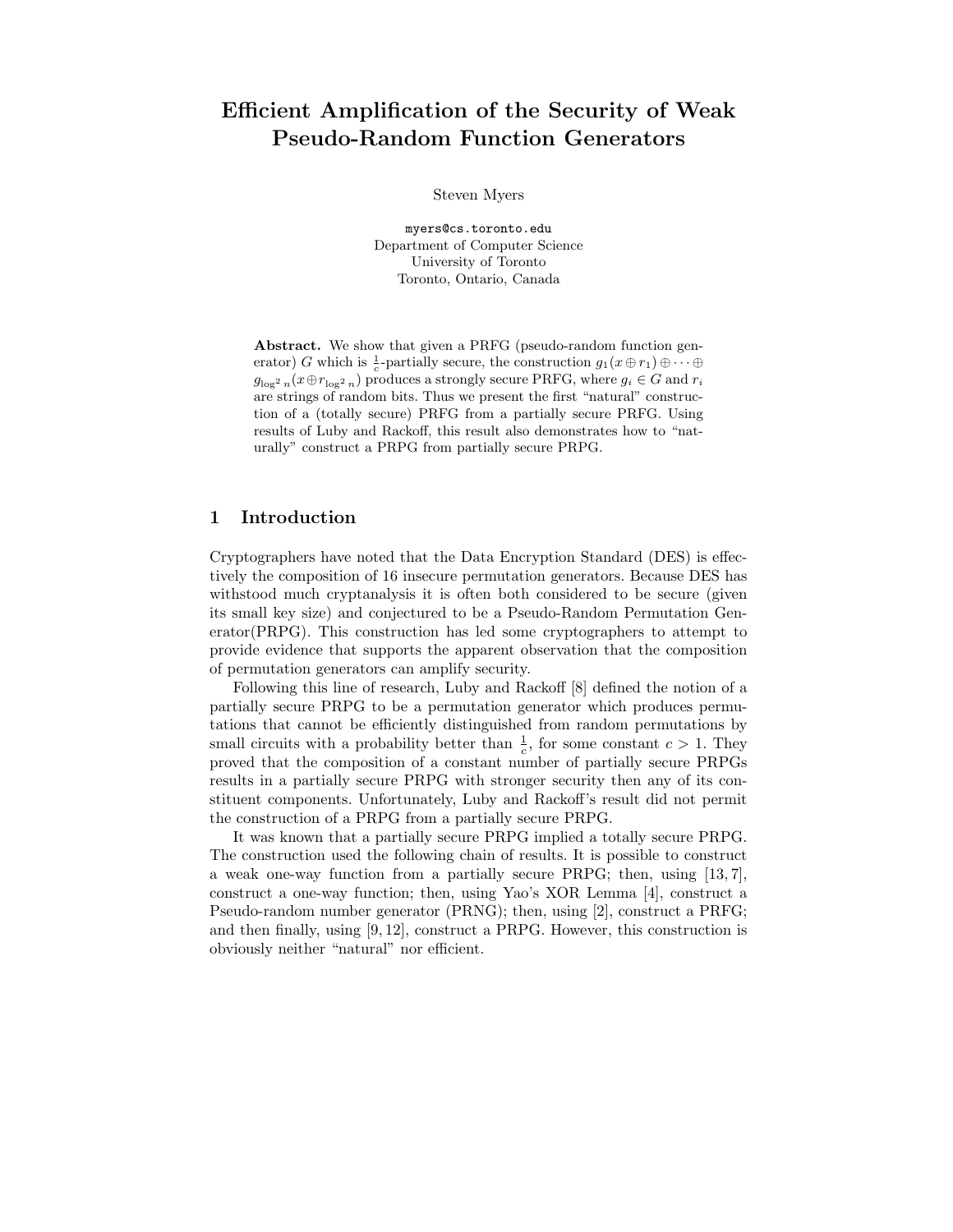In this paper we give a natural, efficient and parallelizable construction for generating a Pseudo-Random Function Generator(PRFG) from a partially secure PRFG. Our proof follows from the ideas of Luby and Rackoff [8]. Further, since partially secure PRPG are a special case of partially secure PRFG, we can use a partially secure PRPG to construct a PRFG. Then, using a previous result by Luby and Rackoff [9], or more recent work by Naor and Reingold [12], we can "naturally" and efficiently construct a PRPG from the PRFG. If  $F = \{F^n\}$  is a "partially secure" pseudo-random function generator, then our construction is as follows:

$$
f_1^n(x \oplus r_1) \oplus \cdots \oplus f_m^n(x \oplus r_m),
$$

where the  $f_i^n$ 's are randomly chosen from  $\mathsf{F}^n$ , and the  $r_i$ 's are randomly chosen from  $\{0,1\}^n$ . The key for this new generator consists of all the keys for the functions  $(f_i)$ , and all of the strings of random bits  $(r_i)$ .

Our construction is similar to an XOR product, and in this light, our proof might be considered an XOR lemma for PRFG. Further support for this this view is found in the fact that our proof closely follows that of Levin's in [7].

Given the relatively few number of proofs showing security amplification in an unrestricted adversarial model, we think this result will be of interest to those researchers interested in security amplification.

Further, we believe that this result can be viewed as one step in the long journey to developing a good theory for the development of block-ciphers. Currently, block-ciphers are developed primarily using heuristics, with little theory to guide the development of their underlying architecture. Thus, while there are no natural examples of partially secure PRFG that the author is aware of, should cipher-designers develop efficient function generators which they have reason to believe are partially secure, then they can use the construction suggested in this paper, and have good reason to believe that the resulting cipher has stronger security properties than its constituents.

For the purposes of example only, suppose block-cipher designers had reason to believe that an 8-round version of DES was a "partially" secure PRFG<sup>1</sup>. Then designers could have some faith that the suggested construction could be used amplify the security of this "partially" secure generator. Further, the parallelizability of the construction might allow designers to make certain time/space trade-offs. For example, the designers might trade-off the time required for more rounds of DES, with the circuit size required to implement the above construction with a version of DES with fewer rounds.

## 1.1 Related Work

There are very few results in cryptography which demonstrate the amplification of security in a general, non-restrictive adversarial model. The first such result was Yao's XOR Lemma [13], which now has several proofs ([7, 5, 3]). All of these results apply to the security amplification of weak one-way functions and predicates. In a domain closer to that of PRFG, Luby and Rackoff [8] give a direct

<sup>1</sup> We use the quotes around "partially" as DES in not an asymptotic notion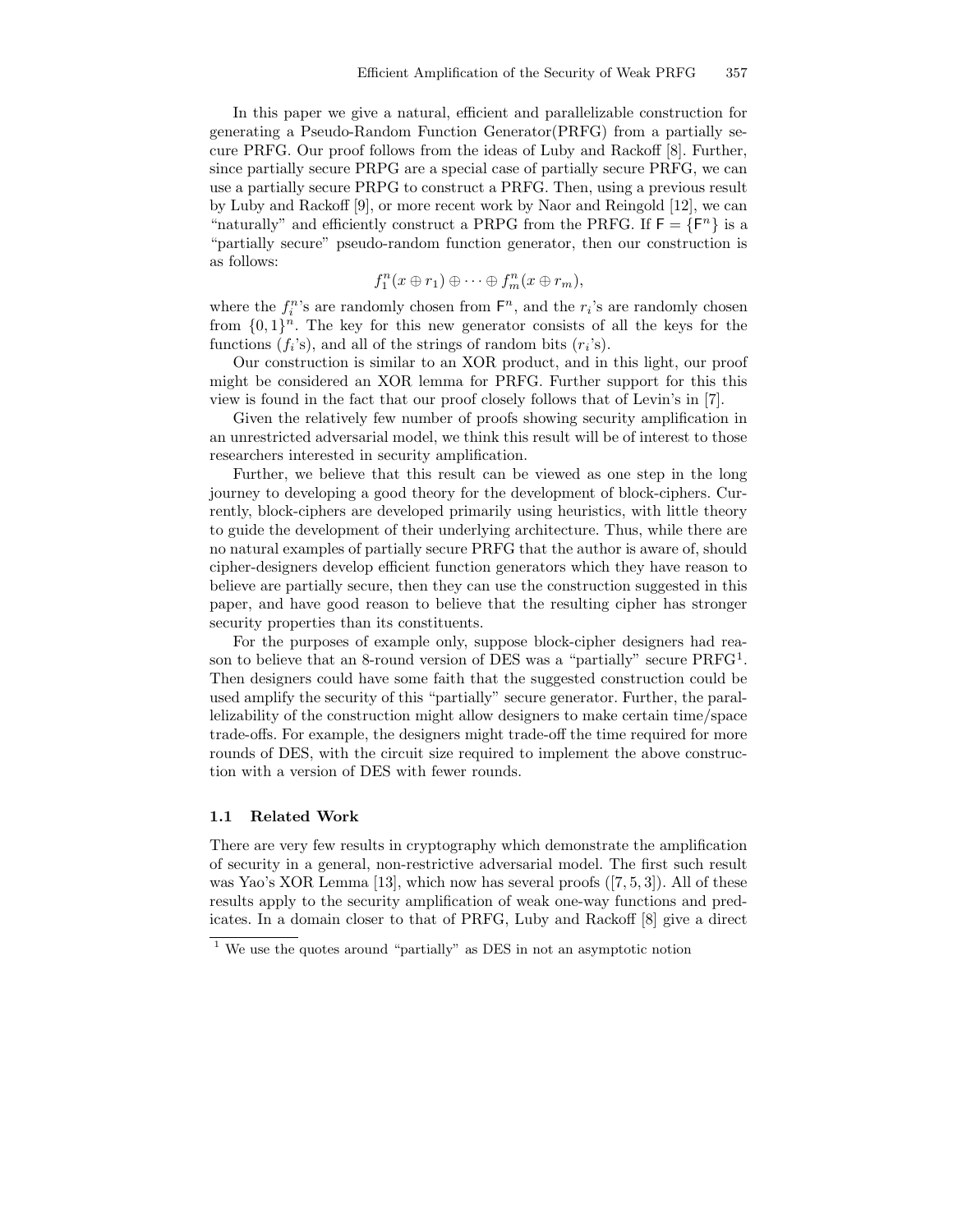product lemma for PRPG where the direct product is taken via the composition of weak PRPG. Unfortunately, their proof falls short of demonstrating that the direct product of a sufficient number of weak PRPG yields a a strongly secure PRPG. The reason for this is explained in further detail in the sequel. A direct product theorem for PRFG is given by Myers [11], where the direct product is based on the composition and exclusive-or of PRFG. Unfortunately, this result also fails to achieve a strongly secure PRFG for reasons similar to those of [8]. Further complicating the matters with the result in [11] is the fact that the size of the constructed generator is super-polynomial after  $\omega(\log n)$  applications of the direct product.

Therefore, our result presents the first efficient and natural direct product theorem achieving strongly secure PRFG from weakly secure PRFG in a general adversarial model.

Since Luby and Rackoff proposed their partial security model in [8], cryptographers have developed other models where it is possible to demonstrate some manner of security amplification. Kilian and Rogaway [6] propose a model where component permutation generators are replaced with completely random permutation generators. Constructions using the generators are then analyzed, and their security compared to that of a random permutation generator. Note that in this model, since the permutation generators are random, attacks can only be performed on the construction, and not the underlying component generators. Kilian and Rogaway call such attacks generic, as they do not make use of the underlying structure of the permutation generator.

As previously alluded to, under this model Kilian and Rogaway [6] have shown that the DESX construction increases the effective key length of DES. Also under the same model, Aiello et al. [1] have shown that the composition of multiple random permutation generators results in a permutation generator which is more secure than a random generator.

## 2 Notation, Definitions & the Model

Below we introduce some notation and terminology which will be used in the paper.

Notation 1 For  $\mu, \nu \in \{0,1\}^*$ , let  $\mu \bullet \nu$  denote their concatenation.

Notation 2 Let  $\mathcal{F}^{l \to p}$  denote the set of all functions  $f : \{0,1\}^l \to \{0,1\}^p$ , and let  $\mathcal{F}^n$  be the set  $\mathcal{F}^{n \to n}$ .

**Notation 3** For  $\alpha, \beta \in \{0, 1\}^n$ , let  $\alpha \oplus \beta$  denote the bit-by-bit exclusive-or of  $\alpha$ and  $\beta$ . For  $f, g \in \mathcal{F}^n$ , let  $(f \oplus g)(\alpha)$  denote  $f(\alpha) \oplus g(\alpha)$ .

Notation 4 For any set A, let  $x \in A$  be the action of uniformly at random choosing an element x from A. For any distribution D, let  $x \in \mathcal{D}$  be the action of randomly choosing an element according to D.

It will be clear from context when  $\in$  is used to refer to an element in a set, and when it refers to choosing from a distribution.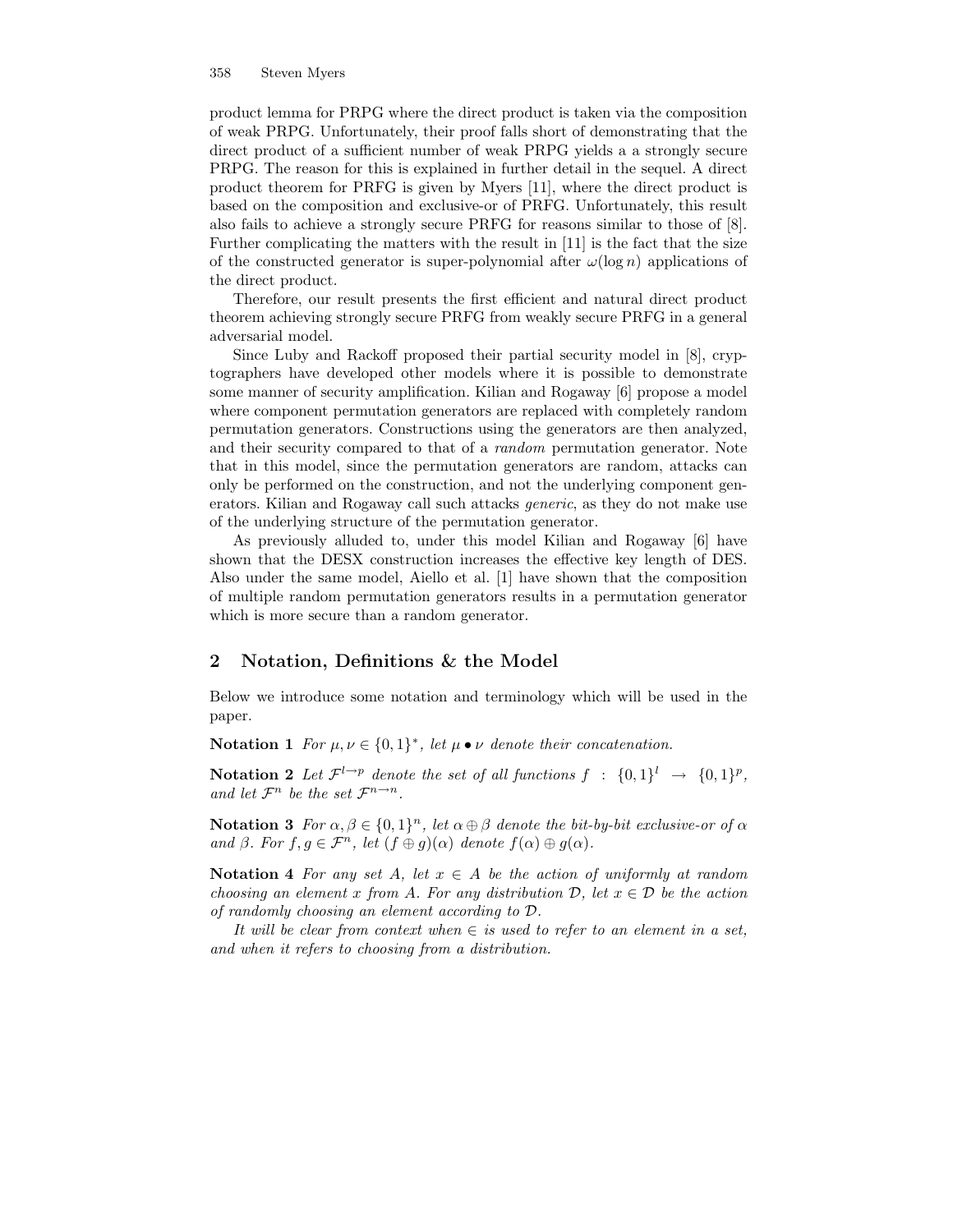**Definition 1.** Let  $\mathcal{D}_1, \mathcal{D}_2, \dots$  be a sequence of distributions, and let e represent a series of events  $e_1, e_2, \dots$  such that for all i,  $e_i$  is an event of  $D_i$ . We say that e occurs with significant probability if for some constant  $c > 0$  and for infinitely many n the  $Pr_{\mathcal{D}_n}(e_n) \geq \frac{1}{n^c}$ . We say that an event e occurs with negligible probability *if, for all constants*  $c > 0$  and for all sufficiently large n,  $Pr_{\mathcal{D}_n}(e_n)$  $\frac{1}{n^c}$  .

## 2.1 Circuits

In the definition of each cryptographic primitive there exists the notion of an adversary. Abstractly, its purpose is to break an effect that a primitive is trying to achieve. Resource bounds are imposed on the adversaries, so that they model the computational power "real world" adversaries might feasibly have access to. There are two standard computational models which are used to define resource bounded adversaries: uniform and non-uniform. In this paper we will consider only non-uniform adversaries.

A non-uniform adversary is a sequence of circuits  $(C_1, C_2, \ldots)$ , where circuit  $C_i$  is used on inputs of size i. We wish to model efficient computation on the part of the adversary, so we assume that the size of each circuit  $C_i$  is bounded by  $p(i)$ , for some polynomial p. The size of a circuit is defined to be the number of gates, and the number of connections between gates in the circuit. For simplicity we assume we have gates for all 16 binary and 4 unary functions.

In order to model the adversaries of certain primitives, we allow the circuits to have access to an oracle. This is modeled by defining oracle gates to be gates of unit size which compute a specified function. The gates are otherwise treated like normal gates. An oracle function will normally be considered an input to the circuit.

We stress that the description of the circuit family need not be efficiently computable, even though each circuit is of small size relative to the size of its input.

**Definition 2.** Let C be a circuit whose outputs are in the range  $\{0, 1\}$ . Then we say C is a decision circuit. Let x be an input to C. Then we say C accepts x if  $C(x) = 1$ , and we say that C rejects x if  $C(x) = 0$ .

**Definition 3.** We say a circuit C is probabilistic, if it requires as input a sequence of random bits.

Notation 5 Let  $D$  be a distribution over the inputs of a decision circuit  $C$ . Then we use as a shorthand  $Pr_{d \in \mathcal{D}}(C(d))$  to represent  $Pr_{d \in \mathcal{D}}[C(d) = 1].$ 

**Definition 4.** Let  $D$  be a distribution over the inputs of a decision circuit  $C$ . We say that C accepts a fraction  $Pr_{d \in \mathcal{D}}(C(d))$  of its inputs, and rejects a fraction  $1 - \Pr_{d \in \mathcal{D}}(C(d))$  of its inputs.

**Notation 6** We write  $C<sup>f</sup>$  to represent a circuit C that has oracle gates which compute the function f in unit time. We wish to consider these gates as "input"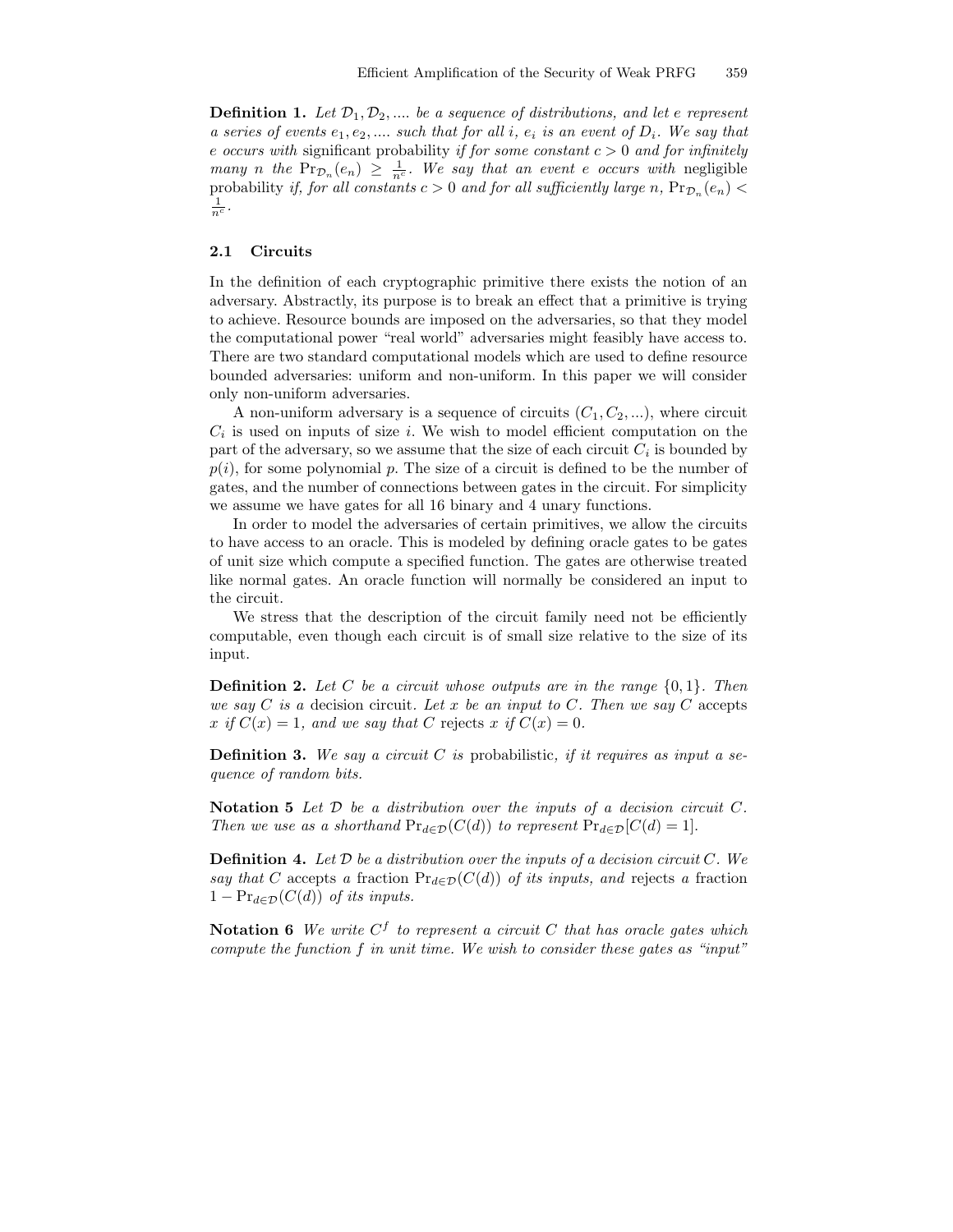to the circuit, and therefore if f is of the form  $\{0,1\}^n \rightarrow \{0,1\}^{m(n)}$ , for a polynomial m, then we say that f is part of  $C$ 's input and it has size n.

Notation 7 Let  $C$  be a circuit with access to the oracle function  $f$ . Then let  $Q_C$  denote the number of oracle gates in C (Note: Q is short for query).

In the remainder of the paper we shall assume that all circuits are standardized in the following manner: no circuit will ever repeat oracle queries, and all circuits  $C_n$  in a circuit family  $\{C_n\}$  will perform exactly  $m(n)$  queries, for some polynomial m (ie.  $Q_{C_n} = m(n)$ ). Any polynomial sized family of circuits can easily be modified to satisfy the above two requirements.

#### 2.2 Function Generators

**Definition 5.** We call  $G : \{0,1\}^n \times \{0,1\}^n \rightarrow \{0,1\}^m$  a function generator. We say that  $k \in \{0,1\}^{\kappa}$  is a key of G, and we write  $G(k, \cdot)$  as  $g_k(\cdot)$ , and say that key k chooses the function  $g_k$ . Let  $g \in G$  represent the act of uniformly at random choosing a key k from  $\{0,1\}^{\kappa}$ , and then using the key k to choose the function  $q_k$ .

Let m and  $\ell$  be polynomials, and let  $\mathcal{N} \subset \mathbb{N}$  be an infinitely large set. For each  $n \in \mathcal{N}$ , let  $G^n$  :  $\{0,1\}^{\ell(n)} \times \{0,1\}^n \rightarrow \{0,1\}^{m(n)}$  be a function generator. We call  $G = \{G^n | n \in \mathcal{N}\}\$ a function generator ensemble.

In an abuse of notation, we will often refer to both specific function generators and function generator ensembles as function generators. We hope it will be clear from the context which term is actually being referred to.

Definition 6 ( $\epsilon$ -Distinguishing Adversary). Let  $\epsilon : \mathbb{N} \to [0,1]$ , and let  $\mathcal{D}^1 =$  $\{\mathcal{D}_i^1 | i \in \mathbb{Z}^+\}$  and  $\mathcal{D}^2 = \{\mathcal{D}_i^2 | i \in \mathbb{Z}^+\}$  be two sequence of distributions over oracle gates, where  $\mathcal{D}_i^j$  is a distribution over oracle gates of input size i, for  $j \in \{1,2\}$ . If  $\{C_n\}$  is an adversary with access to oracle gates, then we say it is capable of  $\epsilon$  distinguishing  $\mathcal{D}^1$  from  $\mathcal{D}^2$  if, for some polynomial p and infinitely many n:

$$
\left| \Pr_{d_1 \in \mathcal{D}^1} \left[ C_n^{d_1} = 1 \right] - \Pr_{d_2 \in \mathcal{D}^2} \left[ C_n^{d_2} = 1 \right] \right| \ge \epsilon(n) + \frac{1}{p(n)}.
$$

Definition 7 (Pseudo-Random Function Generator Ensembles). Let m and  $\ell$  be polynomials. For each n let  $G^n : \{0,1\}^{\ell(n)} \times \{0,1\}^n \to \{0,1\}^{m(n)}$  be a function generator, computable in time bounded by a polynomial in n. Define  $G =$  $\{G^n|n \in \mathbb{N}\}\$  to be the function generator ensemble. Define  $\mathcal{F} = \{\mathcal{F}^{n \to m(n)}|n \in \mathbb{N}\}\$ N}.

We say that G is  $(1 - \epsilon(n))$  secure if there exists no adversary  $\{C_n\}$ , bound in size to be polynomial in n, which can  $\epsilon$  distinguish G from  $\mathcal{F}$ .

We say that G is a pseudo-random function generator (PRFG) if it is 1 secure.

**Definition 8.** If G is a 1-secure generator, we say it is strongly secure. If G is  $\frac{1}{p(n)}$  secure, for some polynomial p, then we say that it is partially secure. If G is not partially secure, then we say it is insecure.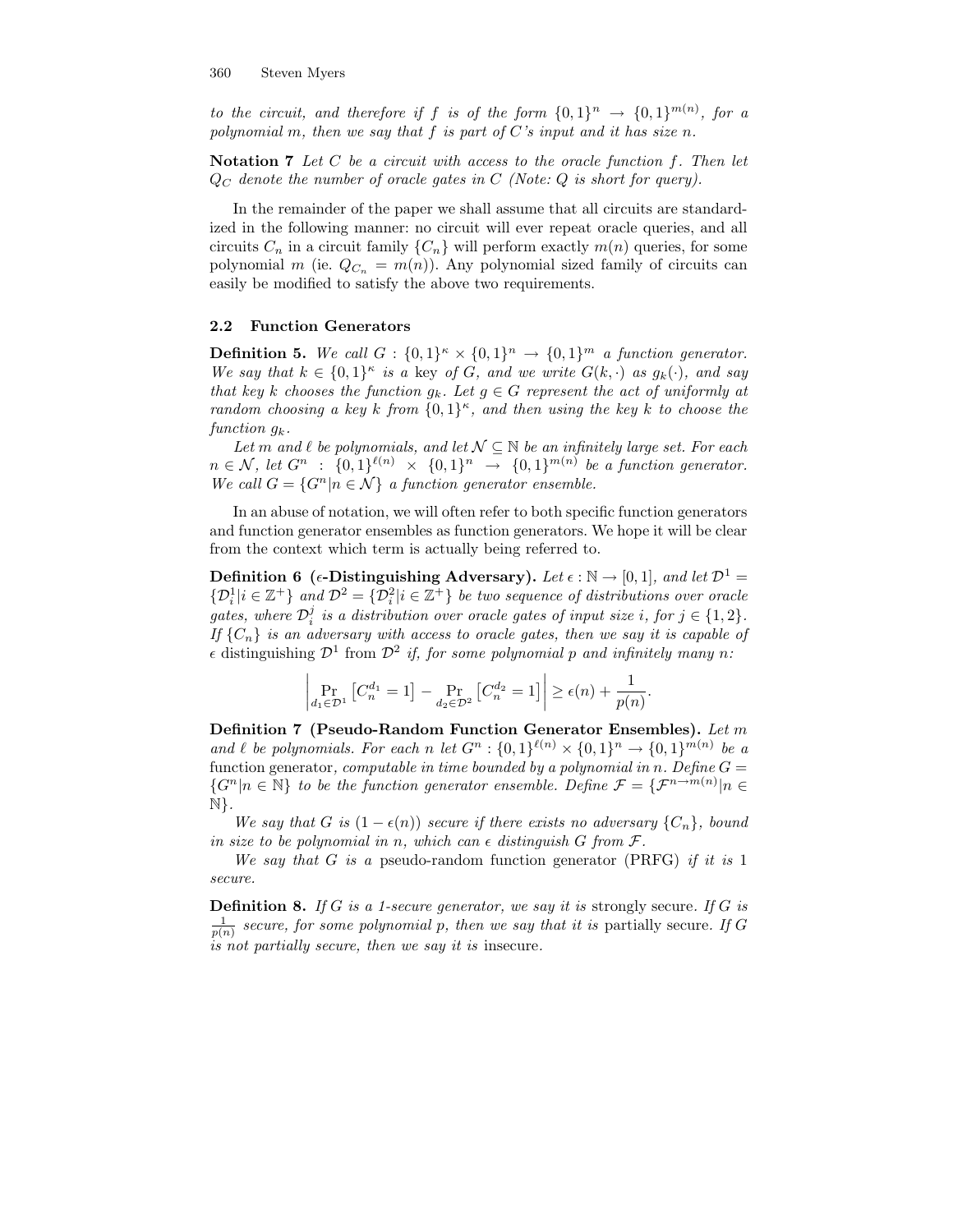#### 2.3 Previously Known Lemmas

Below is a well known form of the Chernoff bound. For a proof of this result refer to [10] or any standard book on probabilistic computation.

**Lemma 1 (Chernoff Bound).** Let  $x_1, \ldots, x_n$  be i.i.d.r.v. which take the values 0 or 1 with probabilities q or  $p = 1 - q$  respectively. Let  $X_{n^t} = \frac{1}{n^t} \sum_{i=1}^{n^t} x_i$ . Then for any  $k$  and  $l$ , there exists a  $t$  such that:

$$
\Pr\left[ |X_{n^t} - p| \ge \frac{1}{n^k} \right] \le \frac{1}{2^{n^l}}.
$$

The following lemma is a generalization of standard derandomization proofs in the non-uniform computation model. Before stating the lemma, we give the following intuition of its statement. Let  $\mathcal{D}_1$  and  $\mathcal{D}_2$  be two distribution over oracle functions, and  $P$  be a predicate with a domain over functions. Then if  $C$  is a probabilistic circuit such that  $C^{\mathcal{D}_1}$  approximates  $P(\mathcal{D}_1)$  and  $C^{\mathcal{D}_2}$  approximates  $P(\mathcal{D}_2)$ , then there exists a derandomized version of C which approximates both  $P(\mathcal{D}_1)$  and  $P(\mathcal{D}_2)$ .

**Lemma 2 (Derandomization Lemma).** Let  $C^w(r)$  be a probabilistic oraclecircuit, where w is an oracle function, and r is a string of random input bits. Let  $D^1$  and  $D^2$  be two distributions over  $\mathcal{F}^n$ , and let R be the distribution over C's random bits. Let  $P : \mathcal{F}^n \times \mathbb{R} \to \{0,1\}$  be a predicate. Then, If

$$
\Pr_{w \in D^1, r \in R} [P(w, C^w(r)) = 1] \ge 1 - p \quad and \quad \Pr_{w \in D^2, r \in R} [P(w, C^w(r)) = 1] \ge 1 - p,
$$

then there exists an  $\tilde{r} \in R$  such that  $Pr_{w \in D^i}[P(w, C^w(\tilde{r})) = 1] \ge 1 - 2p$ , for  $i \in \{1, 2\}.$ 

Proof. This result is a generalization of standard derandomization techniques for non-uniform circuits. The details are left to the full version of the paper.  $\Box$ 

#### 3 Result

We will show that there is a "natural" construction which constructs strongly secure PRFGs from  $1 - \delta$  secure PRFGs. The construction we present uses function generators that generate functions of the form  $f: \{0,1\}^n \to \{0,1\}^n$ , this is done to simplify the presentation. The result can easily be modified to generate functions of the form  $f: \{0,1\}^n \to \{0,1\}^{m(n)}$ , for any polynomial m. The construction is based on the operator generator described below.

Let  $f_1$  and  $f_2$  be two functions such that  $f_i: \{0,1\}^n \to \{0,1\}^n$ , for  $i \in$  $\{1,2\}$ . For each  $r_1, r_2 \in \{0,1\}^n$  we define the operator  $\Diamond_{r_1 \bullet r_2}^n$ , which acts on the functions  $f_1$  and  $f_2$  and produces a function of type  $\{0,1\}^n \to \{0,1\}^n$  as defined below:

$$
(f_1\diamondsuit_{r_1\bullet r_2}^n f_2)(x) = f_1(x \oplus r_1) \oplus f_2(x \oplus r_2).
$$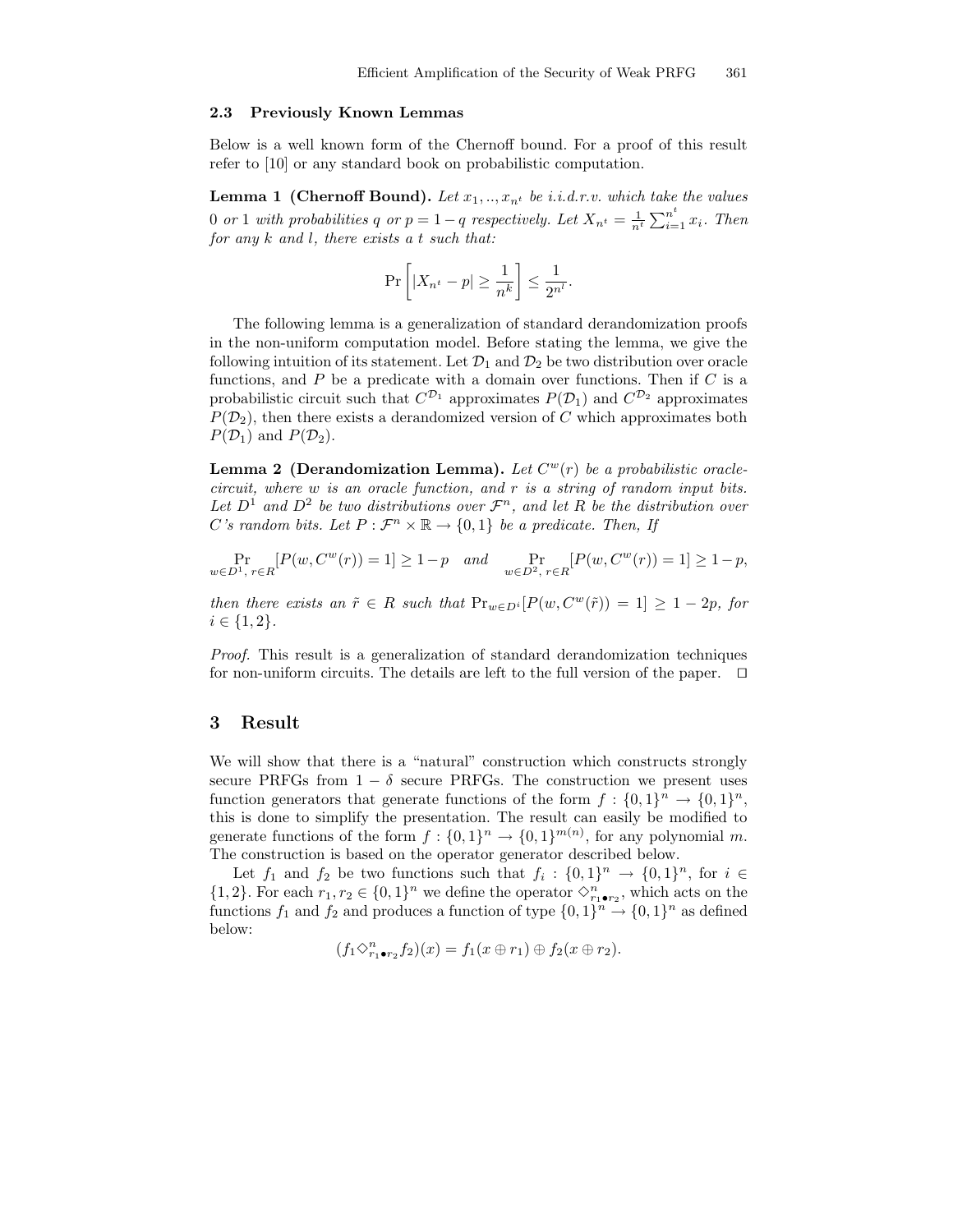We define the  $\diamond$  operator generator (read Diamond) as  $\diamondsuit = \{\diamondsuit^n_{r_1,r_2}|n \in$  $\mathbb{N} \wedge r_1, r_2 \in \{0, 1\}^n\}.$ 

Before describing the construction, we will formally describe how to combine two function generators using the  $\diamond$  operator generator.

**Definition 9.** Let  $G = \{G^n : \{0,1\}^{\ell(n)} \times \{0,1\}^n \to \{0,1\}^n | n \in \mathbb{N}\}$  be a function generator ensemble. Let  $H = {H^n : {0,1}^{\kappa(n)} \times {0,1}^n \to {0,1}^n | n \in \mathbb{N}}$  be a function generator ensemble. Let  $\diamond$  be the operator generator defined previously. Then let  $F = \{F^n : \{0,1\}^{\ell(n)+\kappa(n)+2\cdot n} \times \{0,1\}^n \to \{0,1\}^n | n \in \mathbb{N}\}\$  be the function generator defined by  $F^{n}(k_1 \bullet k_2 \bullet k_3 \bullet k_4, x) = (g_{k_1}^{n} \diamondsuit_{k_3 \bullet k_4}^{n} h_{k_2}^{n}) (x)$ , where  $|k_1| =$  $\ell(n)$ ,  $|k_2| = \kappa(n)$  and  $|k_3| = |k_4| = n$ . This is written in shorthand as  $F = G \diamond H$ .

Similarly, if  $g: \{0,1\}^n \rightarrow \{0,1\}^n$ , then we write  $g \Diamond H$  as short-hand for the function generator defined by  $F^{n}(k_2 \bullet k_3 \bullet k_4, x) = (g \diamond_{k_3 \bullet k_4}^n h_{k_2}^n)(x)$ , where  $|k_2| = \kappa(n)$  and  $|k_3| = |k_4| = n$ .

## 3.1 The Construction

Let  $p$  be a polynomial. We construct the generator  $\mathsf F$  from the generator  $\mathsf G$  as follows:

$$
\mathsf{F}=\underbrace{\mathsf{G}\diamondsuit\cdots\diamondsuit\mathsf{G}}_{p(n)}.
$$

Note that in order to compute a random function  $f^n \in F$  it is sufficient to compute

$$
(g_1(x \oplus r_1) \oplus \cdots g_{p(n)}(x \oplus r_n)),
$$

where  $g_i \in \mathsf{G}$  and  $r_i \in \{0,1\}^n$ .

Observe that the key for F includes  $p(n)$  keys for G and  $p(n)$  random strings. The random strings are necessary for the security amplification, and a counter example to our security amplification claims can easily be constructed if they are omitted. For further discussion on this construction and several other plausible candidates see [11].

In order to prove the security of the construction we use the Diamond Isolation Lemma (the name for this lemma comes from the stylistically similar Isolation Lemma used by Levin [7] in proving Yao's XOR Lemma [13]) stated below. Intuitively, the lemma shows that the function generator which results from the combination of two partially secure function generators by the  $\diamond$  operator generator is more secure than either of the two constituent generators. The majority of the work in this paper goes towards proving this lemma correct.

Lemma 3 (Diamond Isolation Lemma). There exists a fixed polynomial p (which is retrievable form the proof of this lemma) such that the following hold. Let  $\epsilon, \delta : \mathbb{Z} \to [0, 1]$  be functions. Let H and G be function generators, where  $c_G(n)$  and  $c_H(n)$  are polynomials which bound from above the size of the circuits which compute the function generators respectively.

**Hypothesis:** There exists a family of decision-circuits  $\{C_n\}$ , where for each n the circuit  $C_n$  is of size bounded above by the polynomial  $s_C(n)$ , and for some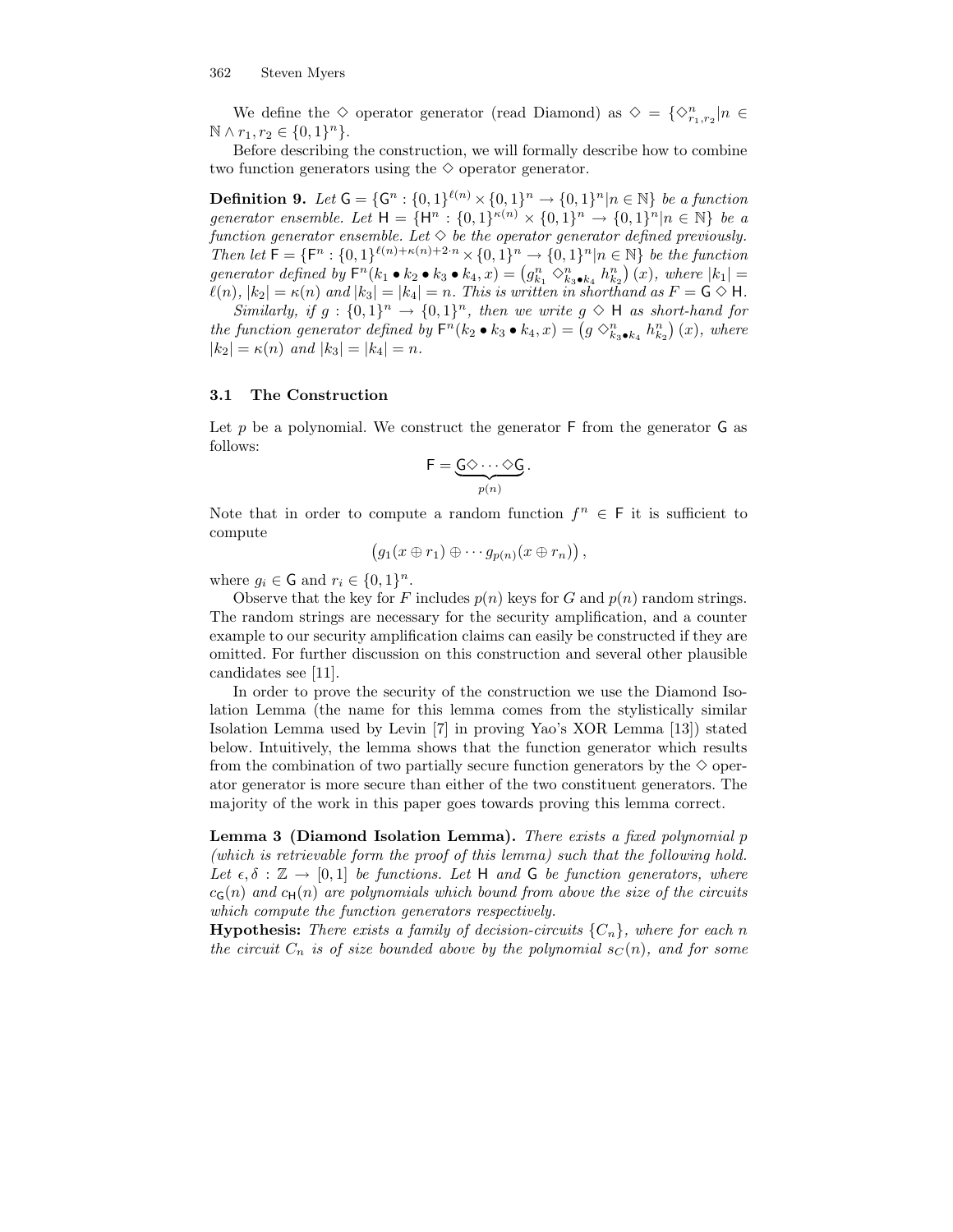$c > 0$  and infinitely many n:

$$
\left|\Pr_{g \in \mathsf{G}^n \diamondsuit \mathsf{H}^n}(C_n^g) - \Pr_{f \in \mathcal{F}^n}(C_n^f)\right| \ge \epsilon(n)\delta(n) + \frac{1}{n^c}.
$$

**Conclusion:** For infinitely many n there exists either a decision-circuit  $\Upsilon_n$  of size  $p(n^c \cdot c_{\mathsf{G}}(n))s_C(n)$  for which:

$$
\left|\Pr_{h \in \mathsf{H}^n}(\varUpsilon_n^h) - \Pr_{f \in \mathcal{F}^n}(\varUpsilon_n^f)\right| \ge \epsilon(n) + \frac{1}{n^{3c}};
$$

or a decision-circuit  $\Xi_n$  of size  $\leq (2Q_{C_n}c_{\mathsf{H}}(n) + s_C(n))$ , where  $Q_{\Xi_n} = Q_{C_n}$ , and for which:

$$
\left|\Pr_{g \in \mathsf{G}^n}(\varXi_n^g) - \Pr_{f \in \mathcal{F}^n}(\varXi_n^f)\right| \ge \delta(n) + \frac{1}{n^{2c}}.
$$

Luby and Rackoff prove a similar lemma in [8]. It shows that the composition of two partially secure PRPGs results in a generator which is more secure than either of the constituents. Excluding the fact that their lemma is restricted to permutation generators instead of function generators, our lemma is stronger in two senses. First, the security requirement in the hypothesis is strictly weaker (ie. the improvement in security from combining the two generators is stronger in our result). Second, the size of the distinguishing circuit for G is only additively larger than the distinguishing circuit for  $\mathsf{G}\diamond\mathsf{H}$ . In the Luby and Rackoff construction, the distinguishing circuits for G and H are both multiplicatively larger than the circuit which distinguishes G◦H. It is this second fact that permits us to achieve PRFGs in our construction. Furthermore, this proof is simpler than that of Luby and Rackoff. Their proof contains a corollary which corresponds to Corollary 5 in our proof. However, unlike Corollary 5, their corollary is only proven true with respect to the computational security of  $\mathsf{G} \circ \mathsf{H}$ . This restriction is necessary for their construction, but increases the difficulty of the proof. We now prove that our construction produces a PRFG from a  $1 - \epsilon$  secure PRFG.

Theorem 1 (Diamond Composition Theorem). Let  $0 < \epsilon < 1$  be a constant. Let G be a  $1-\epsilon$  secure PRFG. Then for each  $p \in \Omega(\log^2 n) \cap (\cup_{i=1}^{\infty} \mathcal{O}(n^i))$ the generator  $F = G \diamond \cdots \diamond G$  ${p(n)}$ is a secure PRFG.

Proof. (sketch) The intuition for this argument is as follows. We assume that F is not secure, and thus there is a family of distinguishing circuits for F. We apply the Isolation Lemma to the generator F. The result is either that the generator G is not  $1 - \epsilon$  secure as claimed, or we have a family of distinguishing circuits (slightly larger than the original circuit family) for a generator smaller than F. We apply the Isolation Lemma inductively to this smaller generator until we are only left with an  $\epsilon + \frac{1}{n^c}$  family of distinguishing circuits for the generator G, which contradicts its assumed  $1 - \epsilon$  security. The theorem follows. The full details are left to the full version of the paper.  $\Box$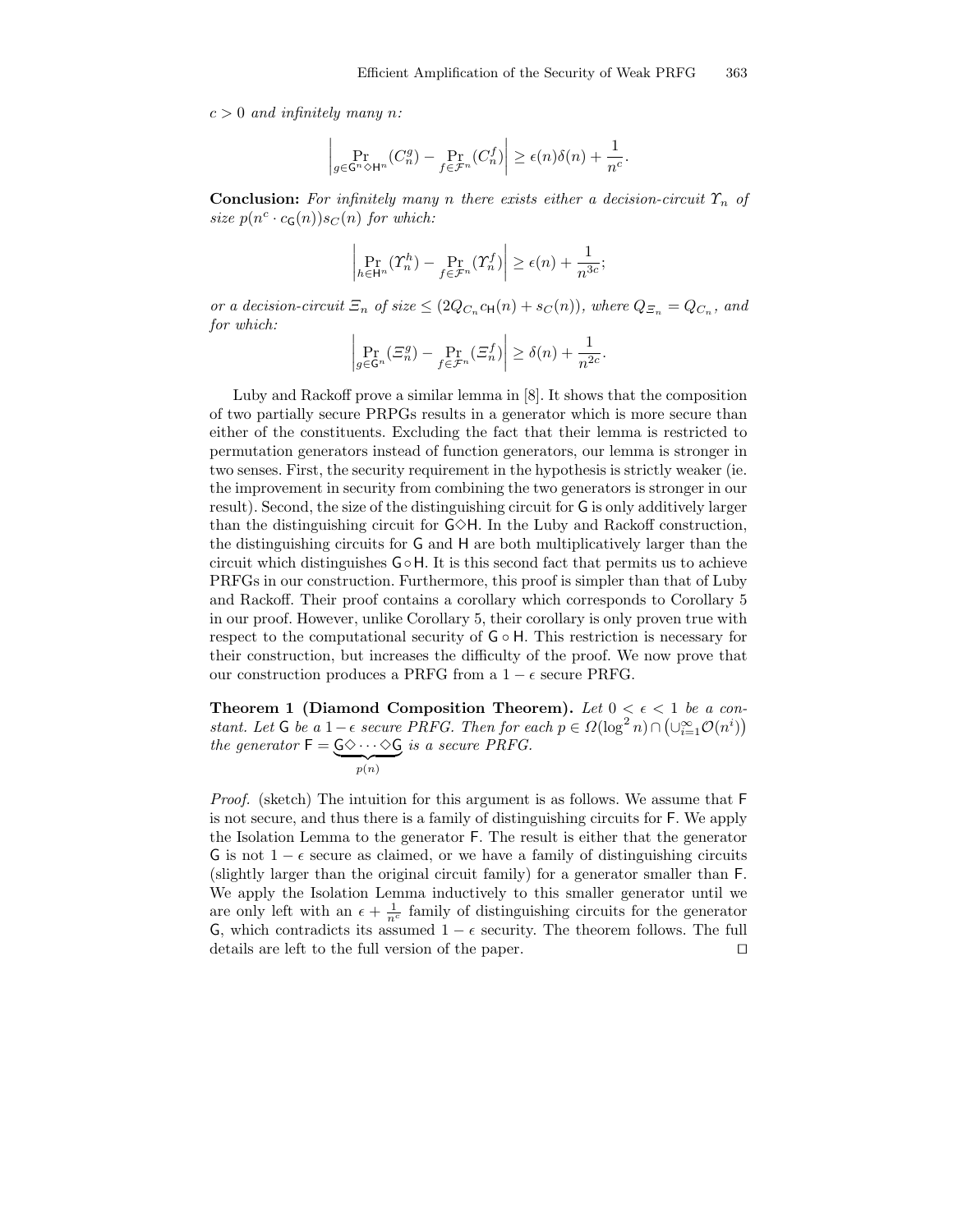Before presenting a proof of the Diamond Isolation Lemma (Lemma 3), we first present two important technical lemmas. A complete proof of the Diamond Isolation Lemma follows.

## 3.2 Two Technical Lemmas

The first lemma and corollary demonstrate that the acceptance probability of an oracle-decision-circuit is the same whether the circuit is given an oracle chosen uniformly at random from the set of all functions; or given an oracle chosen uniformly at random from the set of all functions combined with any specific function using the  $\diamond$  operator generator.

**Lemma 4.** Given any decision-circuit C, for each  $h \in \mathcal{F}^n$  and for each  $r_1, r_2 \in$  ${0,1}^n$ :

$$
\Pr_{\phi \in h \diamond_{r_1 \bullet r_2}^n \mathcal{F}^n} (C^{\phi}) = \Pr_{f \in \mathcal{F}^n} (C^f).
$$

*Proof.* First observe that for each  $r_2 \in \{0,1\}^n$  the distribution  $\{h'(x \oplus r_2)|h' \in$  $\mathcal{F}^n$ } =  $\mathcal{F}^n$ . Then let  $g(x) = h(x \oplus r_1)$ , and observe that the distribution  $g \oplus \mathcal{F}^n$  =  $\mathcal{F}^n$ , proving the result.

**Corollary 1.** Given any decision-circuit C, for each  $h \in \mathcal{F}^n$ :  $\Pr_{\phi \in h \Diamond \mathcal{F}^n}(C^{\phi}) =$  $Pr_{f \in \mathcal{F}^n}(C^f)$ .

The next lemma demonstrates that the probability of acceptance by a polynomial sized oracle-decision-circuit is "almost" the same whether given access to an oracle chosen uniformly at random from the set of all functions; or given an oracle chosen randomly from the set of functions specified by combining, via the  $\diamond$  operator generator, any distribution of functions with "almost" any specific function.

**Lemma 5.** Let  $\{C_n\}$  be a polynomial sized family of decision-circuits. Then for every constant c, for sufficiently large n, for each  $s \in \mathcal{F}^n$ , for all but  $\frac{1}{2^{n/4}}$  of the  $w \in \mathcal{F}^n$ :  $n$ :

$$
\left| \Pr_{g \in s \cdot \infty} (C_n^g) - \Pr_{f \in \mathcal{F}^n} (C_n^f) \right| < \frac{1}{n^c}.
$$

Proof. (sketch) Below we outline the high-level ideas behind the proof of the lemma. We leave the detailed proof for the full version of the paper.

In the remainder of this proof sketch, when we say a value has a good approximation, we imply it approximates the value to within a  $\frac{1}{\text{poly}(n)}$ -additive factor, where  $poly(n)$  can be any polynomial. Further, when we say an approximation is good it is implicit that we mean that it is good with very high probability (greater than  $(1 - \frac{1}{2^{cn}})$  for some  $c > 0$ ).

We define an experiment that has a random variable that is a good approximation to both  $Pr_{g \in s \sim w}(C_n^g)$  and  $Pr_{f \in \mathcal{F}^n}(C_n^f)$ . A direct result is that for most  $w \in \mathcal{F}^n$  the value  $|\Pr_{g \in s \circ w}(C_n^g) - \Pr_{f \in \mathcal{F}^n}(C_n^f)|$  is small, and the result follows.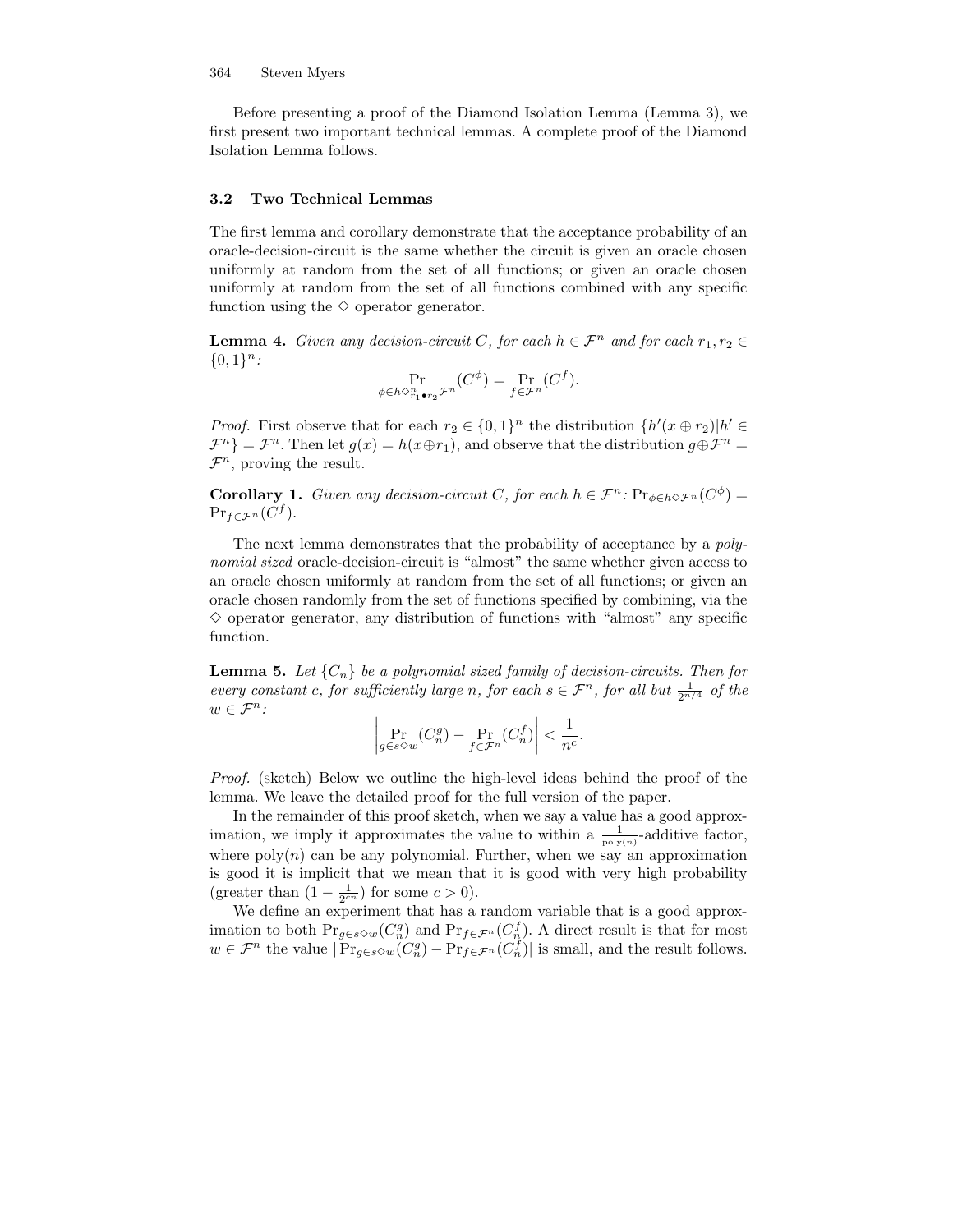The major work involved in proving this lemma involves showing that the random variable in the experiment approximates both of the aforementioned values.

We define an experiment in which we draw uniformly at random a function  $w \in \mathcal{F}^n$  and a set of  $p(n)$  keys from  $\{0,1\}^{2n}$  for the  $\diamond$  operator,  $\{(k_i^1 \bullet k_i^2)\}\$ , where  $p$  is a polynomial. We define the random variable:

$$
\frac{1}{p(n)}\sum_{i=1}^{p(n)} C_n^{(s\diamond_{k_i^1\bullet k_i^2}w)}\tag{1}
$$

It is clear, by the Chernoff bound, that  $p$  can be chosen so that  $(1)$  is a good approximation of  $Pr_{g \in s \diamond w}(C_n^g)$ .

In order to demonstrate that (1) also approximates  $Pr_{f \in \mathcal{F}^{n}}(C_{n}^{f}),$  we show that it is a good approximation of a second random variable, which itself closely approximates  $Pr_{f \in \mathcal{F}^n}(C_n^f)$ .

We define a second experiment as choosing uniformly at random  $q(n)$  functions from  $\mathcal{F}^n$ , where q is a polynomial. We define the second random variable as:

$$
\frac{1}{q(n)} \sum_{i=1}^{q(n)} C_n^{f_i}.
$$
 (2)

By the Chernoff bound, for an appropriate  $q$ , the random variable (2) is a good approximation for  $Pr_{f \in \mathcal{F}^{n}}(C_{n}^{f})$ . Therefore, it suffices to show that the random variable (1) is a good approximation for (2).

We show that  $(1)$  and  $(2)$  are good approximations of each other by defining a third experiment in which both random variables can be calculated. In this experiment, with very high probability the random variables are equal, and therefore they are good approximations of each other.

In the third experiment we draw uniformly at random a polynomial (in n) number of random strings,  $\{r_i\}$ , from  $\{0, 1\}^n$  and a polynomial number of keys from  $\{0,1\}^{2n}$  for the  $\diamond$  operator,  $\{k_i^1 \bullet k_i^2\}$ .

Observe that the random variable (2) can be calculated in this experiment: any call to an oracle-gate during the computation of  $C^{f_i}$  can be answered with a random bit-string  $r_j$ . (Recall C is of a special form: it never makes the same oracle query twice.)

Unfortunately, it's not as easy to calculate  $(1)$  in the third experiment. As w was chosen at random in the first experiment, for any  $i$  we can calculate the value  $C^{(s\Diamond_{k_i^1\bullet k_i^2}w)}$  by replacing the outputs of the oracle gates with random bit-strings. Unfortunately, the calculation of (1) requires the evaluation of  $C^{(s\Diamond_{k_i^1\bullet k_i^2}w)}$  for a polynomial number of values of i. These evaluations are not independent, and therefore the scheme used to calculate (2) is not a valid method for computing (1). The problem is that during the evaluations of  $C^{(s\Diamond_{k_a^1} \bullet k_a^2 w)}$  and  $C^{(s\Diamond_{k_b^1} \bullet k_b^2 w)}$ the respective queries x and y could be made to oracle gates, where  $x \oplus k_a^2 =$  $y \oplus k_b^2$ , and in such cases the outputs of the gates are dependent on each other. Fortunately, we can show that the probability of such an event occurring is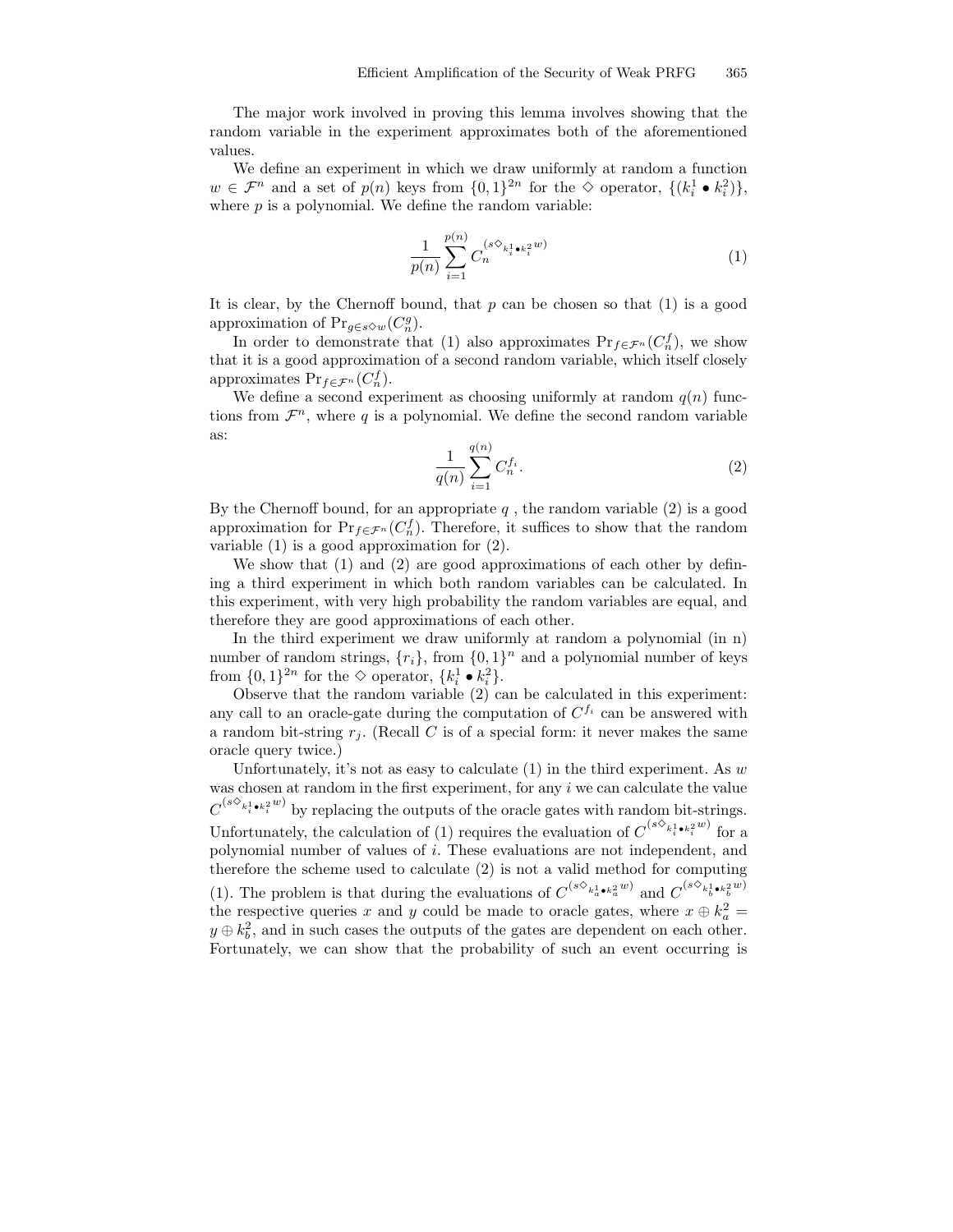negligible and that this is the only case in which we cannot replace the output of the oracle gates with random strings to simulate the calculation of (1). Therefore, with high probability, the values of  $(1)$  and  $(2)$  are equal in third experiment. The lemma follows.  $\Box$ 

#### 3.3 Proof of the Isolation Lemma

Assume that there exists a polynomial-sized decision-circuit family  $\{C_n\}$  which for some constant  $c > 0$  and infinitely many  $n$ ,  $\left|\Pr_{g \in \mathbb{G}^n \diamond \mathsf{H}^n}(C_n^g) - \Pr_{f \in \mathcal{F}^n}(C_n^f)\right| \geq$  $\epsilon(n)\delta(n)+\frac{1}{n^c}$ . WLOG we assume that  $Pr_{g\in\mathsf{G}^n\triangleleft\mathsf{H}^n}(C_n^g)-Pr_{f\in\mathcal{F}^n}(C_n^f)\geq \epsilon(n)\delta(n)+\frac{1}{n^c}$ .  $\frac{1}{n^c}$ , as otherwise we can simply flip the output bit of  $C_n$ .

**Lemma 6.** For  $i > 0$  and for each n let

$$
K_n(i) = \Pr_{f \in \mathcal{F}^n}(C_n^f) + \frac{1}{n^i} \quad \text{ and let } S^n(i) = \left\{ w \in \mathcal{F}^n \middle| \Pr_{g \in \mathsf{G}^n \diamond w}(C_n^g) \ge K_n(i) \right\}.
$$

Then for all i,j:  $\Pr_{w \in \mathcal{F}^n}(w \in S^n(i)) \leq \frac{1}{n^j}$ , for sufficiently large n.

*Proof.* Suppose for contradiction that there exists an i and j such that for infinitely many n  $Pr_{w \in \mathcal{F}^n}(w \in S^n(i)) \geq \frac{1}{n^j}$ . We will show this contradicts Lemma 5. We first note that since  $Pr_{\phi \in \mathsf{G}^n \diamond S^n(i)}(C_n^{\phi}) \geq Pr_{f \in \mathcal{F}^n}(C_n^f) + \frac{1}{n^i}$ , then by an averaging argument we can fix a  $g \in \mathsf{G}^n$  such that  $Pr_{h \in g \diamond S^n(i)}(C_n^h) \geq$  $\Pr_{f \in \mathcal{F}^n}(C_n^f) + \frac{1}{n^i}$ . Then using the first moment method we note that given g, there must be a fraction  $\frac{1}{n^{2i}}$  of  $w \in S^n(i)$  which have the "good" property that  $Pr_{\psi \in g \Diamond w}(C_n^{\psi}) \ge Pr_{f \in \mathcal{F}^n}(C_n^f) + \frac{1}{n^{2i}}$ . Since  $S^n(i)$  is also a "significant"  $(\frac{1}{n^j})$ fraction of  $\mathcal{F}^n$ , the probability that a random w has the "good" property is  $\frac{1}{n^{2i+j}}$ , and this contradicts Lemma 5.

**Lemma 7.** Either there exists a family of decision-circuits  $\{\Xi_n\}$ , where for each n the circuit  $\Xi_n$  is of size  $\leq Q_{C_n} 2c_H(n) + s_C(n)$ ;  $Q_{\Xi_n} = Q_{C_n}$ ; and for infinitely many n:

$$
\left| \Pr_{g \in \mathsf{G}^n} (\varXi^g_n) - \Pr_{f \in \mathcal{F}^n} (\varXi^f_n) \right| \ge \delta(n) + \frac{1}{n^{2c}};
$$

or for all sufficiently large n and all  $h^n \in \mathsf{H}^n$ :

$$
\left| \Pr_{g \in \mathsf{G} \diamond h^n} (C_n^g) - \Pr_{f \in \mathcal{F}^n} (C_n^f) \right| < \delta(n) + \frac{1}{n^{2c}}.
$$

*Proof.* Suppose it is the case that for infinitely many n there exists an  $h^n \in \mathsf{H}^n$ such that  $\left|\Pr_{g\in\mathsf{G}\Diamond h^{n}}(C_{n}^{g}) - \Pr_{f\in\mathcal{F}^{n}}(C_{n}^{f})\right| \geq \delta(n) + \frac{1}{n^{2c}}$ . For each such n we create a decision circuit  $\mathcal{Z}_n$ , where  $\mathcal{Z}_n^w = C_n^{(w \diamond h^n)}$ . We observe that:

$$
\begin{aligned} |\Pr_{\psi \in \mathsf{G}^n} (\Xi_n^{\psi}) - \Pr_{f \in \mathcal{F}^n} (\Xi_n^f)| &= |\Pr_{\psi \in \mathsf{G}^n \diamondsuit h^n} (C_n^{\psi}) - \Pr_{f \in \mathcal{F}^n \diamondsuit h^n} (C_n^f)| \\ &= |\Pr_{\psi \in \mathsf{G}^n \diamondsuit h^n} (C_n^{\psi}) - \Pr_{f \in \mathcal{F}^n} (C_n^f)| \end{aligned} \tag{Corollary 1}
$$
  

$$
\geq \delta(n) + \frac{1}{n^{2c}}
$$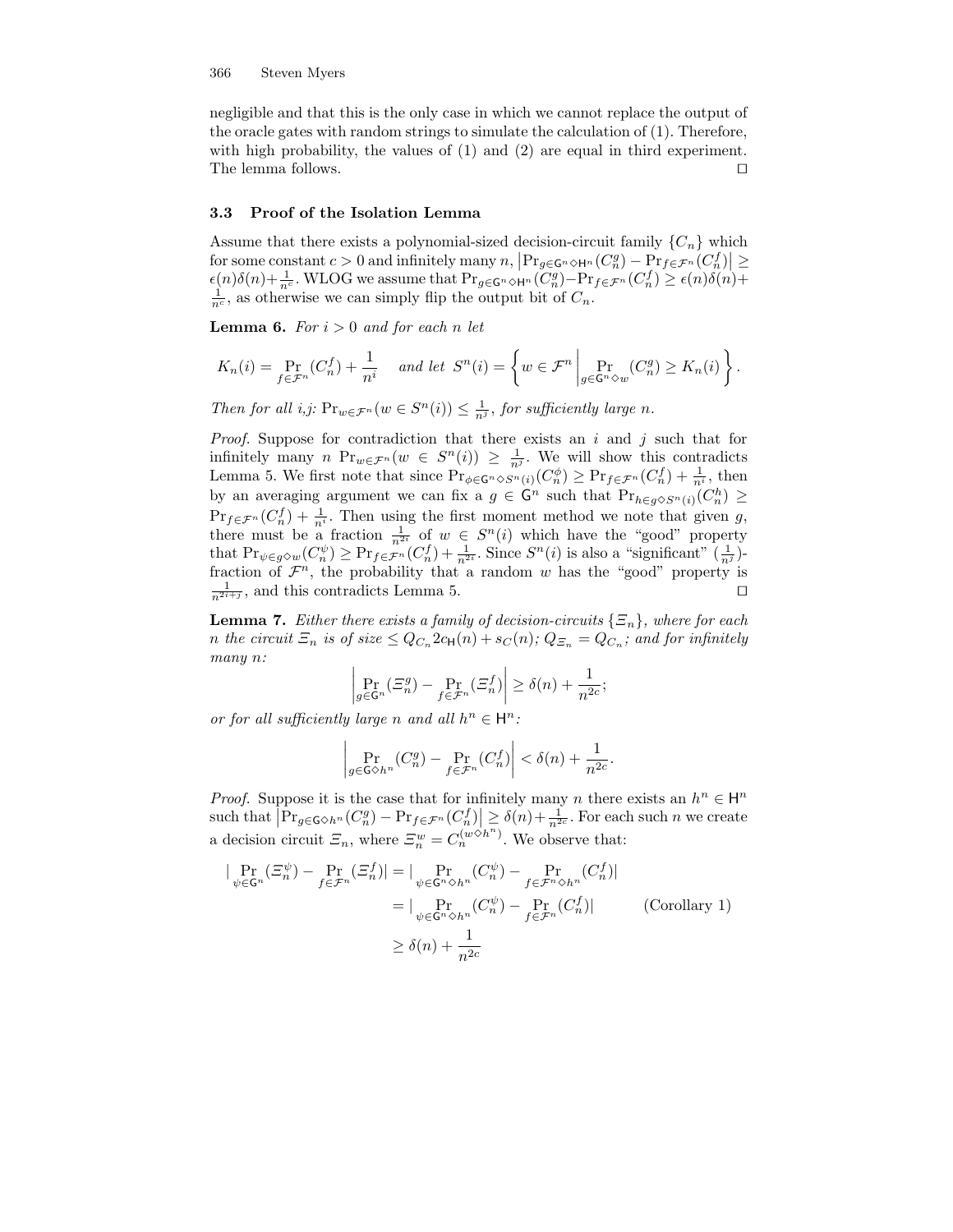It is easy to see that  $C_n$  can be modified, in a straightforward manner, by adding  $Q_{C_n}(C_{\mathsf{H}}(n) + 10n)$  gates and wires to compute  $\mathcal{Z}_n$ , while still using  $Q_{C_n}$ oracle gates. For simplicity of presentation in this paper we have assumed that  $7n \leq C_{\mathsf{H}}(n)$ , giving us a circuit of size  $\leq s_C(n) + Q_{C_n}(2C_{\mathsf{H}}(n))$ .

Main Argument We now present the main argument for proving the Diamond Isolation Lemma. WLOG, we assume that

$$
\Pr_{g \in \mathsf{G}^n \diamond \mathsf{H}^n} (C_n^g) - \Pr_{f \in \mathcal{F}^n} (C_n^f) \ge \epsilon(n) \delta(n) + \frac{1}{n^c},\tag{3}
$$

if this is not the case flip the output bit of  $C_n$ .

We assume that there exists no family of circuits  $\{\mathcal{Z}_n\}$ , where each circuit  $\Xi_n$  is of size  $c_H(n) + s_C(n)$ , such that for infinitely many n:

$$
\left| \Pr_{g \in \mathsf{H}^n} (\Xi_n^g) - \Pr_{f \in \mathcal{F}^n} (\Xi_n^f) \right| \ge \delta(n) + \frac{1}{n^{2c}}.
$$

From the above assumption and Lemma 7, we know that for all sufficiently large *n* and all  $h^n \in \mathsf{H}^n$ :

$$
\left| \Pr_{\psi \in \mathsf{G} \diamond h^n} (C_n^{\psi}) - \Pr_{f \in \mathcal{F}^n} (C_n^f) \right| < \delta(n) + \frac{1}{n^{2c}}. \tag{4}
$$

We now outline the argument. By (3),  $C_n$  accepts a fraction of  $\mathsf{G}^n \diamond \mathsf{H}^n$  which is "significantly larger" than  $\epsilon(n)\delta(n) + \Pr_{C_n}(\mathcal{F}^n)$ . However, by (4), for each  $h \in \mathsf{H}^n$  not much more than a  $\delta(n) + \Pr_{C_n}(\mathcal{F}^n)$  fraction of the functions in  $\mathsf{G}^n \diamond h$  are accepted by  $C_n$ . As  $\Pr_{\phi \in \mathsf{G} \diamond \mathsf{H}}(C_n^{\phi})$  is the expected value of  $\Pr_{\phi \in \mathsf{G} \diamond h}(C_n^{\phi})$ over the distribution  $\mathsf{H}^n$ , it must be the case that  $Pr_{\phi \in \mathsf{G} \diamond h}(C_n^{\phi})$  is "significantly" larger" than  $Pr_{f \in \mathcal{F}^{n}}(C_{n}^{f})$  for at least an  $\epsilon(n)$  fraction of the  $h \in \mathsf{H}^{n}$ . Given a function  $\omega$  our distinguishing circuit will approximate  $Pr_{\psi \in \mathsf{G} \diamond \omega}(C_n^{\psi})$  and accept if it is "significantly larger" than  $Pr_{f \in \mathcal{F}^n}(C_n^f)$ . By the above argument this will accept an  $\epsilon(n)$  fraction of the functions in  $\mathsf{H}^n$  and, by Lemma 6, the same circuit will accept almost no random functions in  $\mathcal{F}^n$ . We now give the details of the proof outlined above.

Since we cannot compute  $Pr_{\phi \in \mathsf{G}^n} \diamond_{\omega}(C_n^{\phi})$  in polynomial time, we approximate it with the probabilistic circuit  $A_n$ :

$$
A_n^w = \frac{1}{n^b} \sum_{i=1}^{n^b} C_n^{(g_i \diamond_{k_i^1 \bullet k_i^2}^n w)},
$$

where  $g_1, ..., g_{n^b} \in \mathbb{G}^n$  and  $k_1^1, k_1^2, ..., k_{n^b}^1, k_{n^b}^2 \in \{0, 1\}^n$  are randomly chosen. Let  $\kappa(n)$  be the length of the key of  $H^{n'}$ , and set (with foresight)  $\alpha > 1$  so that  $n^{\alpha} > \kappa(n)$ . Using the Chernoff Bound, b is chosen large enough such that:

$$
\Pr_{w \in \mathcal{F}^n} \left[ \left| A_n^w - \Pr_{\phi \in \mathsf{G}^n \diamond w} (C_n^{\phi}) \right| \ge \frac{1}{n^{3c}} \right] \le \frac{1}{2^{n^{2\alpha}}},
$$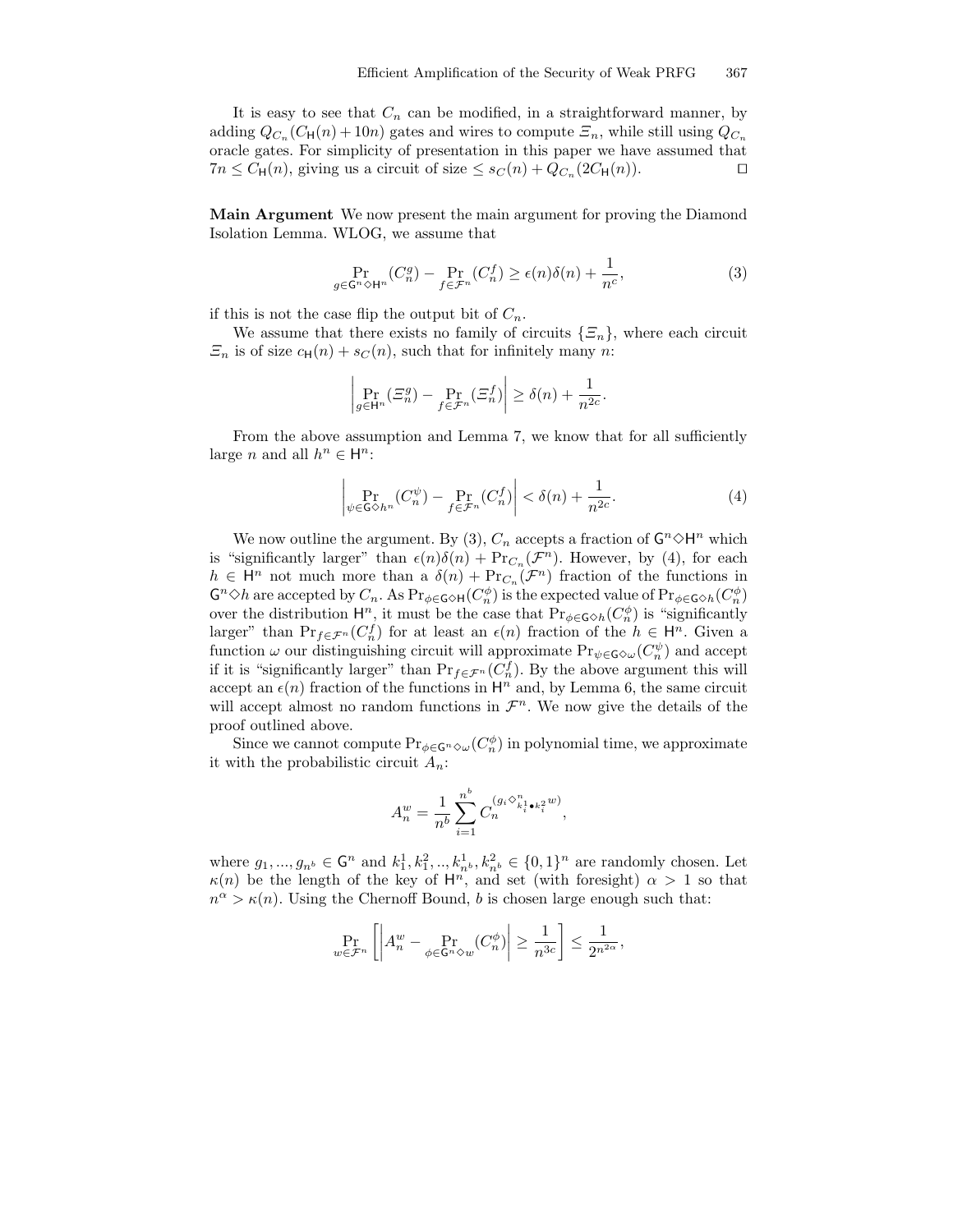and

$$
\Pr_{h \in \mathsf{H}^n} \left[ \left| A_n^h - \Pr_{\phi \in \mathsf{G}^n \diamond h^n} (C_n^{\phi}) \right| \ge \frac{1}{n^{3c}} \right] \le \frac{1}{2^{n^{2\alpha}}}.
$$

Since we want a deterministic circuit we derandomize  $A_n$ , by Lemma 2, to get the circuit  $B_n$ , such that for all but  $\frac{1}{2^{n^{\alpha}}}$  of the  $w \in \mathcal{F}^n$ :

$$
\left| B_n^w - \Pr_{\phi \in \mathsf{G}^n \diamond w} (C_n^{\phi}) \right| < \frac{1}{n^{3c}},\tag{5}
$$

and for all of the  $h \in \mathsf{H}^n$ :

$$
\left| B_n^h - \Pr_{\phi \in \mathsf{G}^n \diamond h} (C_n^\phi) \right| < \frac{1}{n^{3c}},\tag{6}
$$

since for each  $k \in \{0,1\}^{\kappa(n)}$  the probability of picking  $h_k^n$  from  $\mathsf{H}^n$  is at least  $\frac{1}{2^{\kappa(n)}} > \frac{1}{2^{n^{\alpha}}}$ .

Claim.

$$
\Pr_{h \in \mathsf{H}^n} [B^h_n \ge \Pr_{f \in \mathcal{F}^n} (C^f_n) + \frac{1}{n^{2c}}] \ge \epsilon(n) + \frac{1}{n^{2c}}.
$$

*Proof.* Assume for contradiction that  $Pr_{h \in H^n} [B_n^h \geq Pr_{f \in \mathcal{F}^n} (C_n^f) + \frac{1}{n^{2c}}] < \epsilon(n) + \frac{1}{n^{2c}}$ . Let  $\mathcal{K}^n \subseteq H^n$  be the set of functions  $h \in H^n$ , for which  $B_n^h \geq Pr_{f \in \mathcal{F}^n} (C_n^f) +$  $\frac{1}{n^{2c}}$ , and let  $\overline{\mathcal{K}^n}$  be its complement.

$$
\Pr_{\phi \in \mathsf{G} \circ \mathsf{H}}(C_n^{\phi}) - \Pr_{f \in \mathcal{F}^n}(C_n^f) = \sum_{h \in \mathcal{K}^n} \left( \left( \Pr_{\phi \in \mathsf{G} \circ h} (C_n^{\phi}) - \Pr_{f \in \mathcal{F}^n} (C_n^f) \right) \Pr_{\psi \in \mathsf{H}^n} [\psi = g] \right) + \sum_{h \in \overline{\mathcal{K}}^n} \left( \left( \Pr_{\phi \in \mathsf{G} \circ h} (C_n^{\phi}) - \Pr_{f \in \mathcal{F}^n} (C_n^f) \right) \Pr_{\psi \in \mathsf{H}^n} [\psi = h] \right) \le \sum_{h \in \mathcal{K}^n} \left( \left( \Pr_{\phi \in \mathsf{G} \circ h} (C_n^{\phi}) - \Pr_{f \in \mathcal{F}^n} (C_n^f) \right) \Pr_{\psi \in \mathsf{H}^n} [\psi = h] \right) + \sum_{h \in \overline{\mathcal{K}}^n} \left( \left( \left( B_n^h - \Pr_{f \in \mathcal{F}^n} (C_n^f) \right) + \frac{1}{n^{2c}} \right) \Pr_{\psi \in \mathsf{H}^n} [\psi = h] \right) \le \sum_{h \in \mathcal{K}^n} \left( \left( \Pr_{\phi \in \mathsf{G} \circ h} (C_n^{\phi}) - \Pr_{f \in \mathcal{F}^n} (C_n^f) \right) \Pr_{\psi \in \mathsf{H}^n} [\psi = h] \right) + \left( 1 - \epsilon(n) - \frac{1}{n^{2c}} \right) \frac{1}{n^{2c}} \tag{7}
$$

$$
\leq \left(\epsilon(n) + \frac{1}{n^{2c}}\right) \left(\delta(n) + \frac{1}{n^{2c}}\right) + \frac{1}{n^{2c}}\tag{8}
$$

$$
<\epsilon(n)\delta(n) + \frac{1}{n^c}.
$$
 (contradiction) (9)

Equation (7) follows from two facts. First, by assumption, the probability that a random  $h \in \mathsf{H}^n$  is in  $\overline{\mathcal{K}^n}$  is  $1 - \epsilon(n) - \frac{1}{n^{2c}}$ . Second, for each  $h \in \overline{\mathcal{K}^n}$ ,  $B_n^h$  –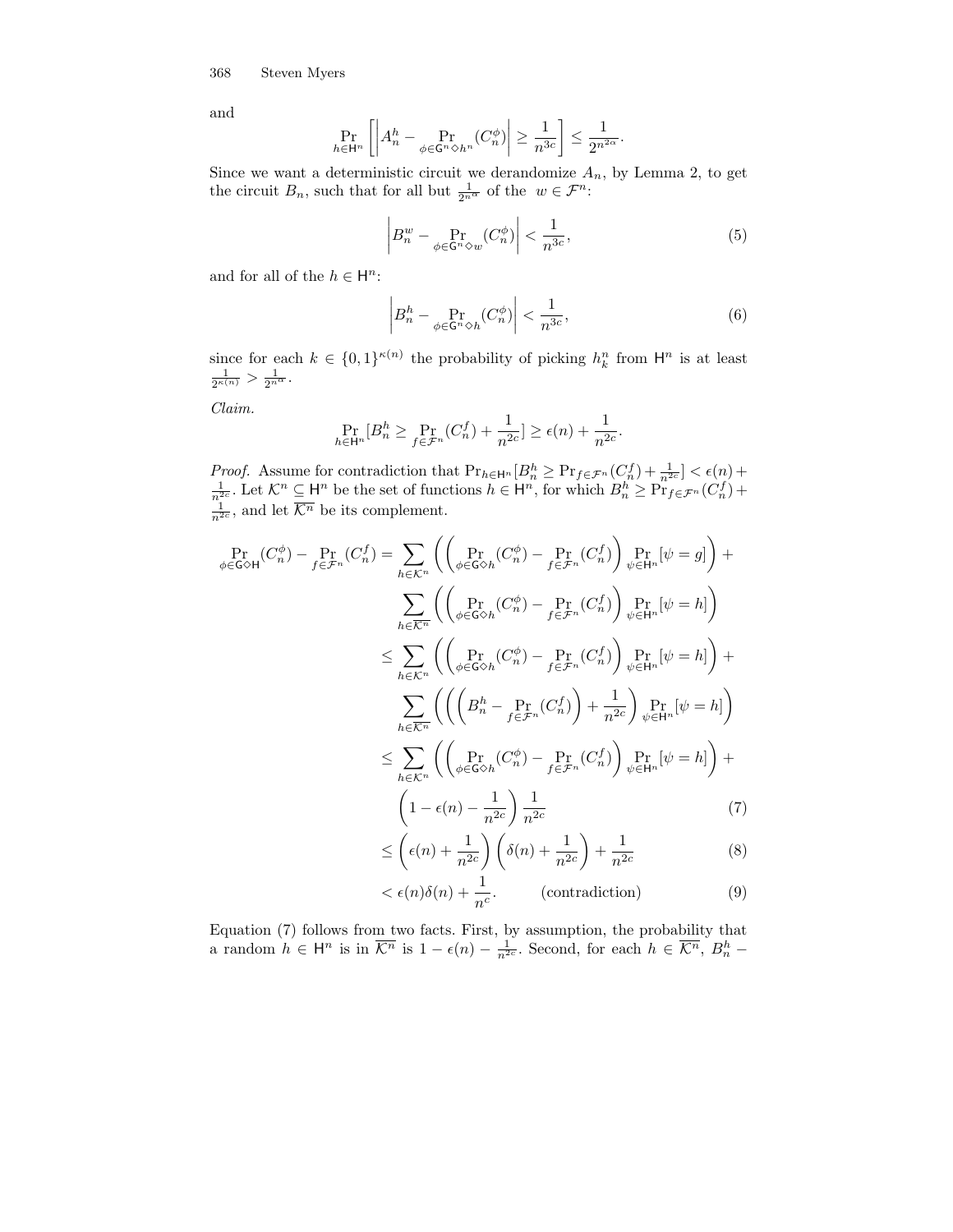$\Pr_{f \in \mathcal{F}^n}(C_n^f) < \frac{1}{n^{2c}}$ . Equation (8) follows from two facts. First, by assumption,  $\Pr_{h \in \mathsf{H}^n} [h \in \mathcal{K}^n] \leq \epsilon(n) + \frac{1}{n^{2c}}$ . Second, by (4), for each  $h \in \mathsf{H}^n$ ,  $\Pr_{\phi \in \mathsf{G} \diamond h}(C_n^{\phi})$  $\Pr_{f \in \mathcal{F}^n}(C_n^f) < \delta(n) + \frac{1}{n^{2c}}$ . Equation (9) contradicts the fact that  $\Pr_{\phi \in \mathsf{G} \diamond \mathsf{H}}(C_n^{\phi})$  $\Pr_{f \in \mathcal{F}^n}(C_n^f) \ge \epsilon(n)\delta(n) + \frac{1}{n^c}.$ 

We create the decision circuit  $\Upsilon_n^w$  which accepts w iff  $B_n^w \geq \Pr_{f \in \mathcal{F}^n}(C_n^f) + \frac{1}{n^{2c}}$ .

$$
\Pr_{h \in \mathsf{H}^n}(\Upsilon_n^h) - \Pr_{f \in \mathcal{F}^n}(\Upsilon_n^f) \ge \epsilon(n) + \frac{1}{n^{2c}} - \Pr_{f \in \mathcal{F}^n}(\Upsilon_n^f)
$$
\n
$$
\ge \epsilon(n) + \frac{1}{n^{2c}} - \frac{1}{2^{n^{\alpha}}} - \Pr_{w \in \mathcal{F}^n} \left[ \Pr_{g \in \mathsf{G}^n \circ w}(\mathit{C}_n^g) \ge \Pr_{f \in \mathcal{F}^n}(\mathit{C}_n^f) + \frac{1}{n^{2c}} - \frac{1}{n^{3c}} \right] \tag{10}
$$
\n
$$
\ge \epsilon(n) + \frac{1}{n^{2c}} - \frac{1}{n^{3c}} - \frac{1}{2^{n^{\alpha}}} \tag{11}
$$
\n
$$
\ge \epsilon(n) + \frac{1}{n^{3c}} \qquad \text{(For sufficiently large } n)
$$

Equation (10) follows as  $B_n^{\omega}$  approximates  $Pr_{g \in \mathsf{G}^n \diamond \omega}(C_n^g)$  to within a factor of  $\frac{1}{n^{3c}}$  for all but  $\frac{1}{2n^{\alpha}}$  of the  $\omega \in \mathcal{F}^n$ . Equation (11) follows by a direct application of Lemma 6.

By performing the straightforward construction of  $\Upsilon_n$ , we see that there does exist a fixed polynomial  $p$  mentioned in the statement of the lemma for which the size of  $\mathcal{T}_n$  is bound by  $p(n^c \cdot c_{\mathsf{G}}(n))s_C(n)$ .

# 4 Discussion and Further Research

We have presented a relatively simple and efficient construction for transforming a partially secure PRFG into a strongly secure PRFG. We believe this construction could possibly be used to guide the development of block-ciphers in the future. However, as described in the introduction, the construction may be useful only in outer layers of the cipher, after a certain minimal amount of security has been achieved by other means – possibly by the time proven method of using composition.

Further, as one of the anonymous referees pointed out, it appears possible to show in the Kilian Rogaway model [6] that the construction can be used to increase the effective key-length of a block-cipher. This would appear to give further evidence of the benefit of using the construction in practice. Further, since the construction is parallelizable it may be preferable to 3-DES for extending the key-lengths of DES. However, since the resulting generator is a function generator and not a permutation generator, there will be systems and applications where this is an infeasible approach.

## 5 Acknowledgments

The author would like to thank Charles Rackoff for suggesting the problem and for many valuable discussions and suggestions.